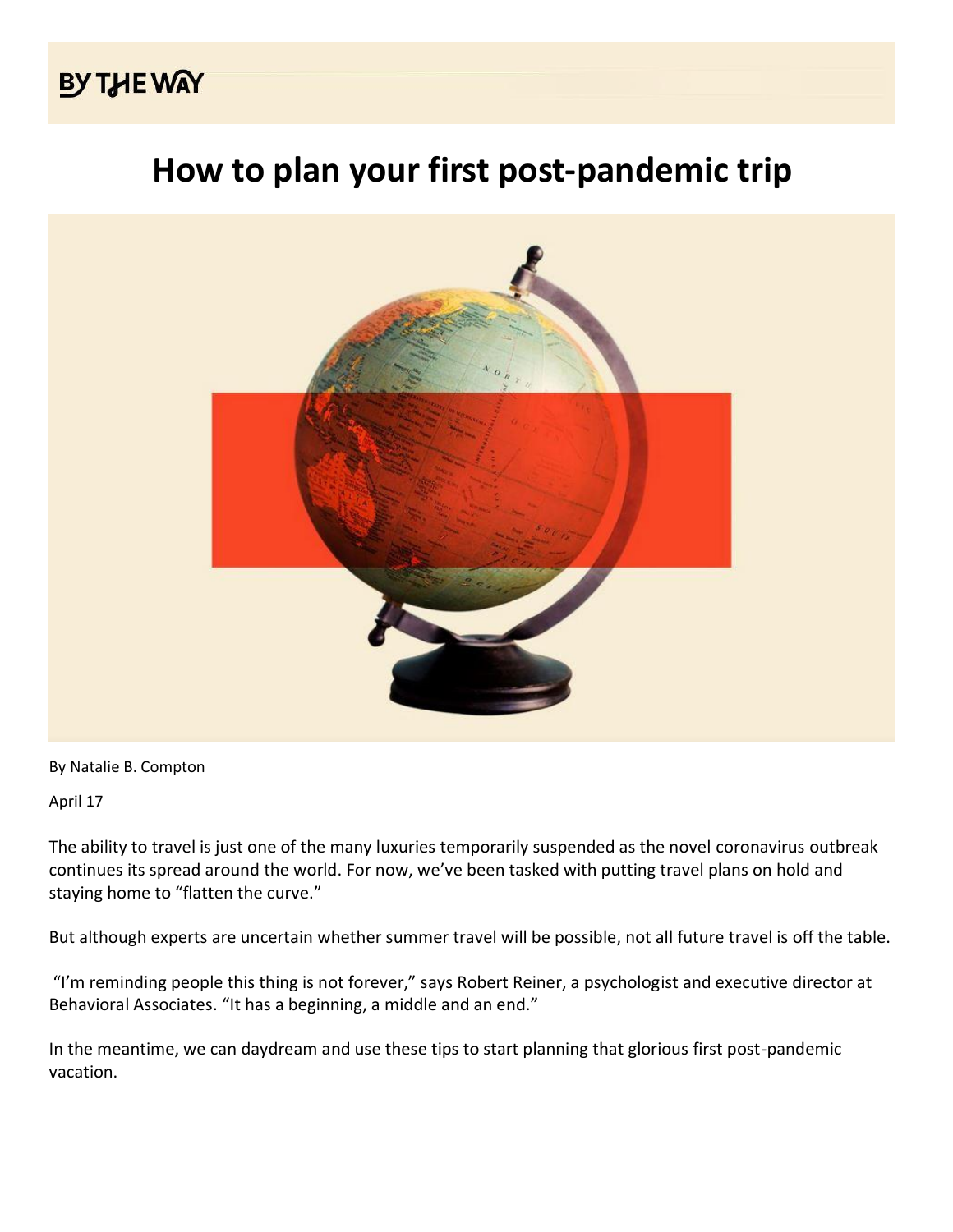## **Use trip-planning as a coping mechanism, but be flexible**

According to Reiner, there are two crises going on during this pandemic: a biological one (the coronavirus outbreak) and a psychological one (coronavirus anxiety, economic uncertainty and social isolation, among other issues).

Trip-planning can be a way to give yourself something to look forward to and provide an uplifting distraction from immediate pandemic problems. However, there are caveats. You'll set yourself up for more stress if you finalize a trip too early. The outbreak could cancel it.

"Right now, especially with people's spirits so low, structuring something that you are excited about is a great thing, as long as you understand the fact that it might not happen," Reiner says.

As you start connecting your travel dots, remember that we can't travel now, and stay-at-home orders as well as and restrictions aren't predictable. You may want to keep staying home, even when travel technically becomes allowed.

Reopening dates "do not mean that it will be safe to travel then," says Adam Goldstein, the co-founder and former CEO of the now-shuttered travel aggregation site Hipmunk. "And will it be ethical to travel then? Even if you're technically allowed to — which I think in some states you still are — if you don't need to, you shouldn't, because you might be an asymptomatic [covid-19] carrier."

So instead of planning for summer trips, think long-term, perhaps even into 2021.

"Because companies are so lenient with their cancellation policies right now, there's no reason why you shouldn't look at" travel opportunities, says Misty Belles, the managing director of global PR for Virtuoso, a network of agencies specializing in luxury and experiential travel. "The escapism of being able to look and dream, and think about what you want to do, is ideal."

#### **Window-shop for travel online**

If you don't have a specific trip in mind, start fresh. Dedicate some of your screen time to hunting for your next destination.

For example, try using special tools on Kayak, Hopper and Skyscanner that show users the cheapest flights in the world from your home airport at any given time. You may spot affordable routes that lead to your next trip, big or small.

To put entirely new-to-you international destinations on your radar, sign up for Scott's Cheap Flights to get alerts on handpicked flight deals.

Travelers can also browse By The Way's City Guides, each written by a local writer in that destination, and the Instagram page for domestic and international trip inspiration.

#### **Be intentional with your future travel plans**

As you're browsing, consider what you want out of your next trip. Think about those you've already taken, and what experiences were the most meaningful, memorable or disappointing.